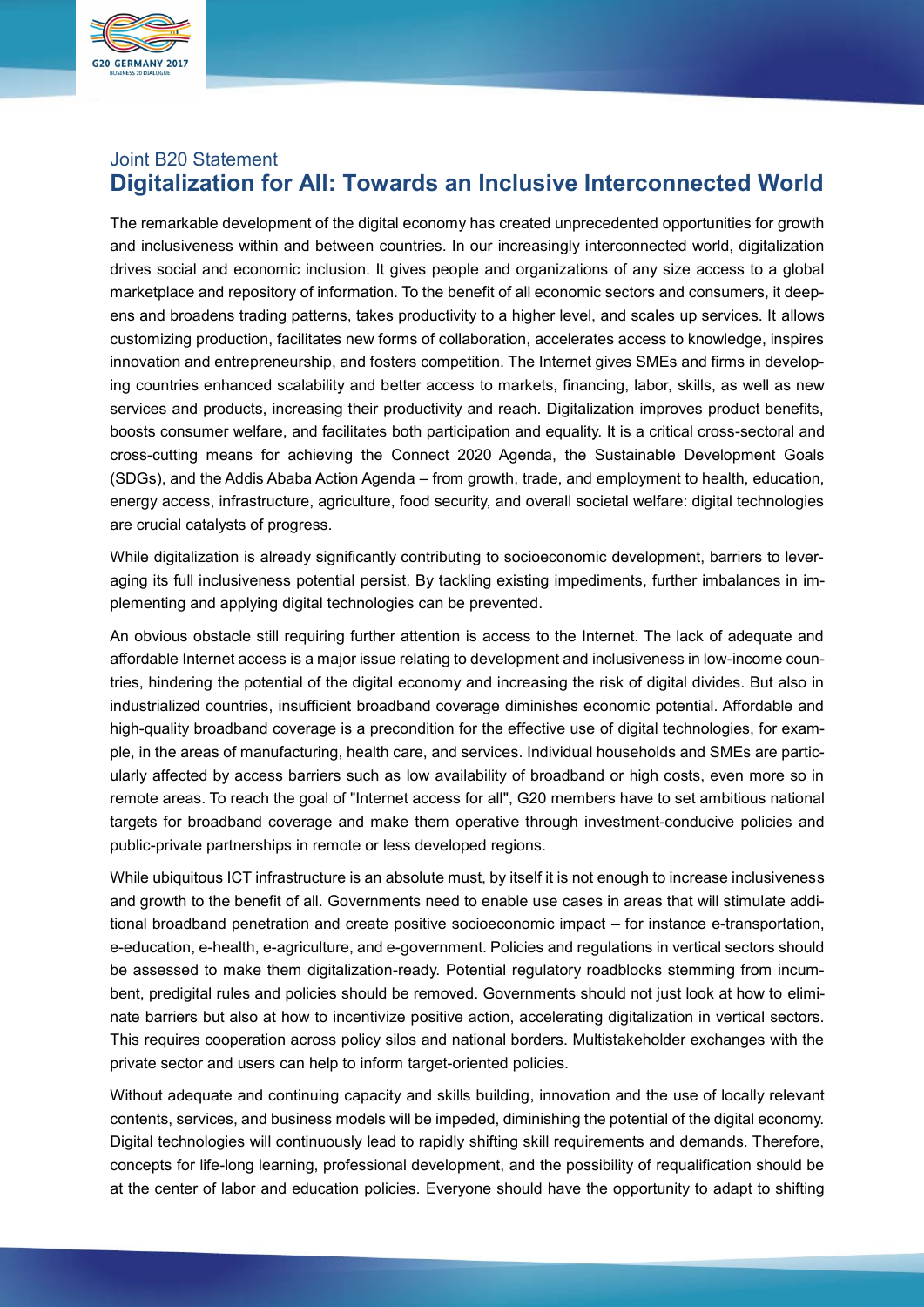demands and reskill at any point in their life. A lack of digital literacy is not only a barrier for individuals – it also reduces economic potential.

To better prepare business and people for the digital economy, governments have to work together with the private sector to understand current and future skill needs. Curricula in schools, universities, vocational training, requalification programs, and continuing education should be regularly adjusted accordingly. All people – including girls and women – should be enabled to excel in the digital economy. Equally, companies – especially SMEs – are often unaware of digital solutions for their business. Creating awareness of use and business cases, which demonstrate the benefits of implementing new, inclusive digital technologies, can help overcome this barrier. Governments should support businesses in increasing knowledge exchange and fostering expertise on the application of digital technologies, for instance through innovation hubs or competence centers.

In a world where services, infrastructure, public administration, and households are increasingly interconnected, cybersecurity is a critical issue. Not only do cyberthreats create economic damage. Clearly, if there is lack of confidence in the safety and security of digital technologies, the adoption of new technologies – such as autonomous driving, digital health care or augmented intelligence – will falter even if they offer substantial benefits. As cyberrisks are mostly transfrontier, international cooperation among governments and private stakeholders is essential to effectively ensure security and safety in cyberspace while enhancing interoperability and manageability. Global coordination – for instance for common standards in a baseline framework – is not only indispensable for effectively tackling existing risks, but also to avoid the fragmentation of cyberspace through incompatible approaches.

The enablement of cross-border data flows is just as important to preserving the open, global, and interoperable nature of the Internet. A high level of privacy and data protection is an enabler of the digital economy. To effectively provide benefits, it has to be designed in ways that do not impede innovative business models and global interoperability. G20 members should commit to refrain from digital protectionism and should seek to find compatible standards for data protection on a voluntary basis.

As digitalization transcends borders, international cooperation becomes more and more important. With digitalization being a cross-cutting and cross-sectoral issue that touches upon all G20 topics, policy-makers can come a long way in reaching their goal of inclusive globalization to the benefit of all if they show commitment to future-oriented policies. Jointly addressing Internet access, an enabling regulatory environment, digital literacy and skills, as well as improved cooperation for cybersecurity and cross-border data flows is a vital starting point.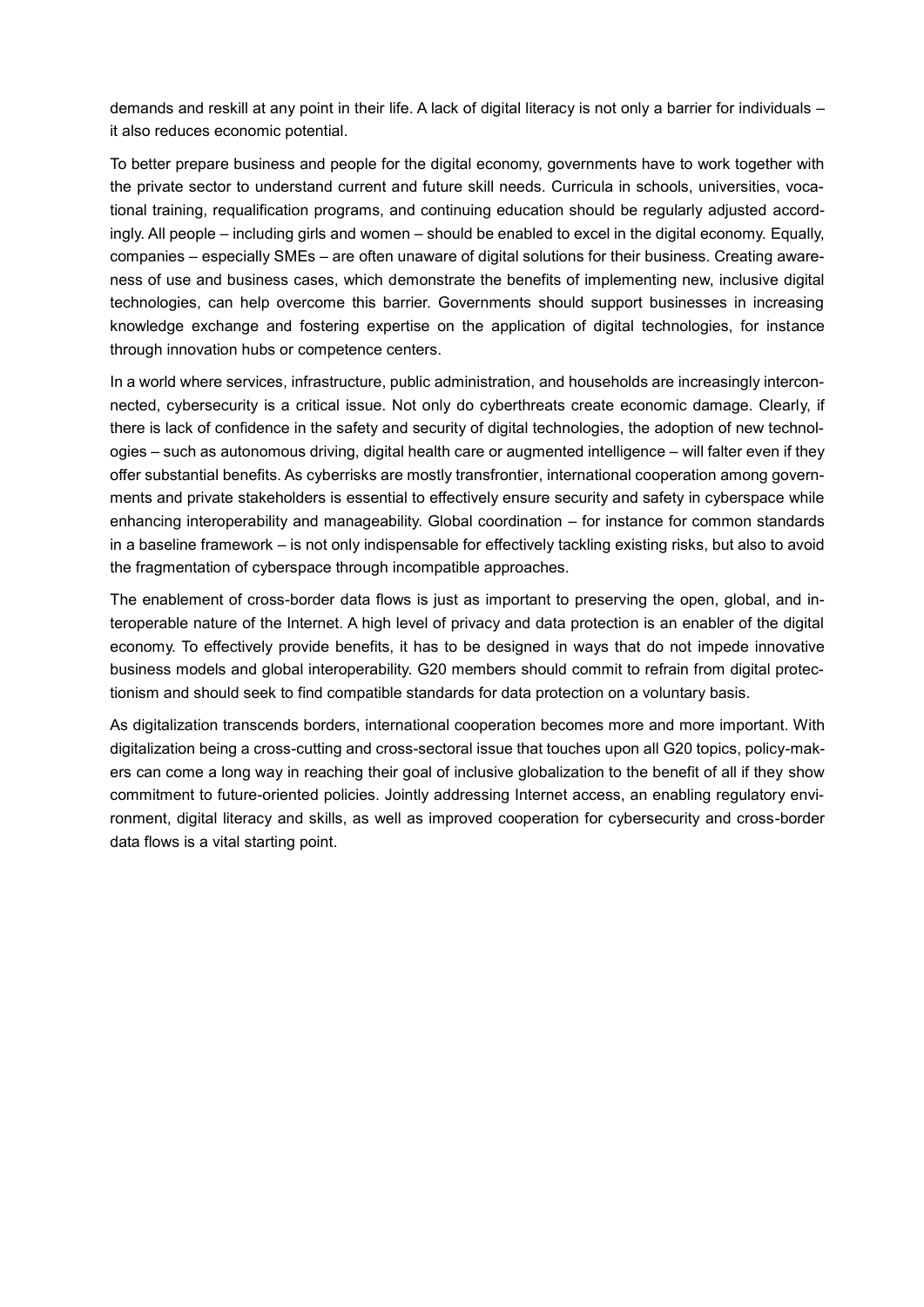# **Signatories**

# **Timothy Adams**

Co-Chair B20 Financing Growth & Infrastructure Taskforce CEO & President Institute of International Finance

# **Mary Andringa**

Co-Chair B20 Small and Medium Enterprises Cross-thematic Group Chair of the Board Vermeer Corporation

# **Oliver Bäte**

Chair B20 Financing Growth & Infrastructure Taskforce CEO Allianz SE

# **Perrin Beatty**

Member B20 Business Advocacy Caucus President & CEO Canadian Chamber of Commerce

# **Sabine Bendiek**

Co-Chair B20 Digitalization Taskforce CEO Microsoft Germany

# **Erol Bilecik**

Member B20 Business Advocacy Caucus President Turkish Industry & Business Association (TÜSİAD)

# **Vincenzo Boccia**

Member B20 Business Advocacy Caucus President Confindustria

**Kurt Bock** Chair B20 Energy, Climate & Resource Efficiency Taskforce CEO BASF SE

# **Robson Braga de Andrade**

Member B20 Business Advocacy Caucus President National Confederation of Industry of Brazil (CNI)

#### **Gerhard F. Braun**

Chair B20 Employment & Education Taskforce Vice-President Confederation of German Employers' Associations (BDA)

#### **Antonio Brufau Niubó** Member B20 Business Advocacy Caucus Chairman Repsol

# **Andrey Bugrov**

Co-Chair B20 Responsible Business Conduct & Anti-Corruption Cross-thematic Group Deputy Chairman of the Board of Directors, Senior Vice-President MMC NORILSK NICKEL

# **Hans-Paul Bürkner**

Co-Chair B20 Digitalization Taskforce Chairman The Boston Consulting Group

# **John Cryan**

Co-Chair B20 Financing Growth & Infrastructure Taskforce CEO Deutsche Bank AG

#### **Elmar Degenhart**

Co-Chair B20 Energy, Climate & Resource Efficiency Taskforce CEO Continental AG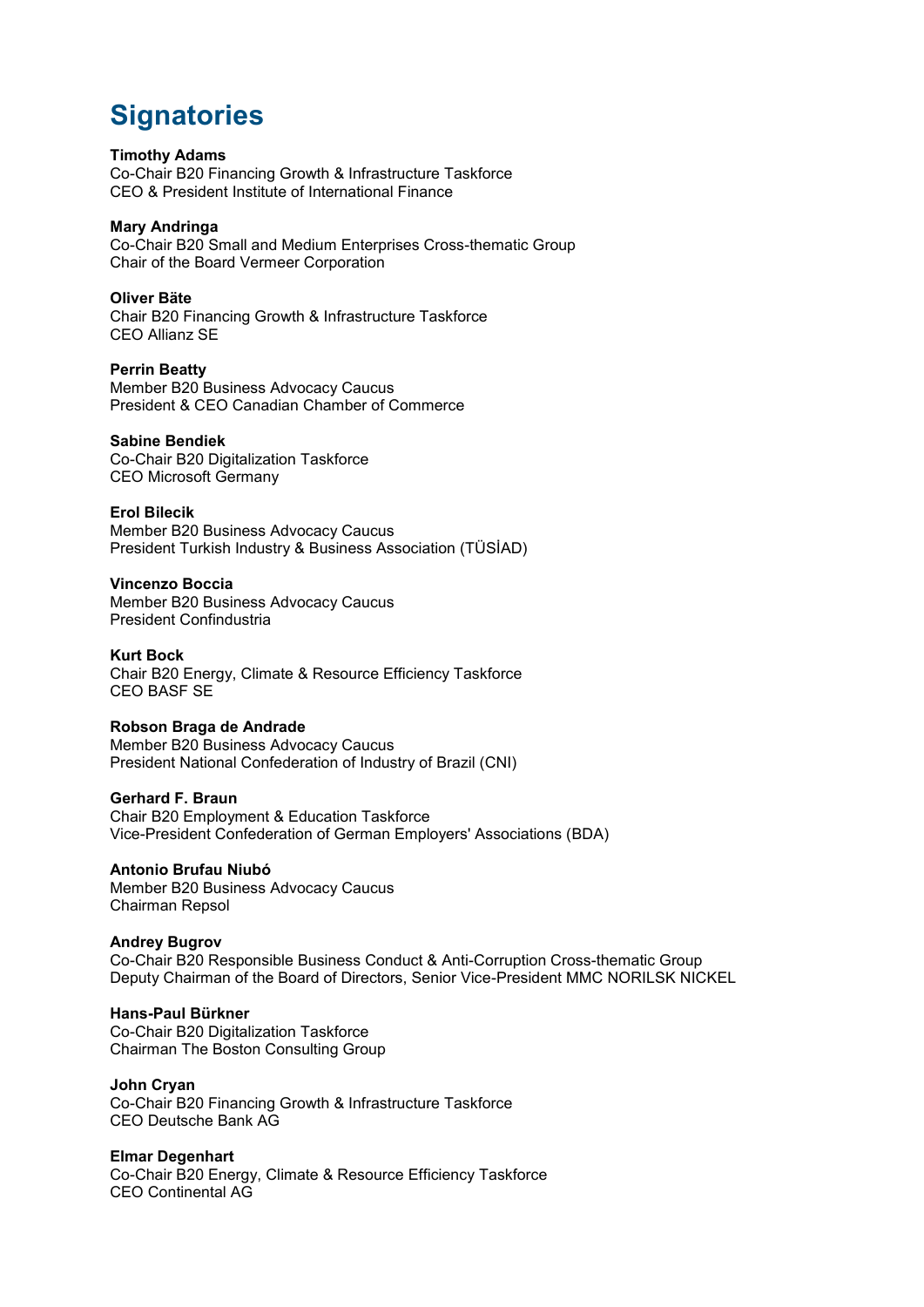#### **John W.H. Denton**

Co-Chair B20 Financing Growth & Infrastructure Taskforce Partner & CEO Corrs Chambers Westgarth, First Vice-Chairman International Chamber of Commerce

### **Thomas J. Donohue**

Member B20 Business Advocacy Caucus President & CEO U.S. Chamber of Commerce

#### **Xabier Etxeberria**

Co-Chair B20 Energy, Climate & Resource Efficiency Taskforce CEO Gamesa Corporación Tecnológica

#### **Daniel Funes de Rioja**

Co-Chair B20 Employment & Education Taskforce President International Organization of Employers

#### **Pierre Gattaz**

Member B20 Business Advocacy Caucus President Movement of the Enterprises of France (MEDEF)

#### **Pierre Goguet**

Member B20 Business Advocacy Caucus President CCI France

#### **José Manuel González-Páramo**

Co-Chair B20 Financing Growth & Infrastructure Taskforce Member of the Executive Board BBVA S.A.

### **Klaus Helmrich**

Chair B20 Digitalization Taskforce Member of the Managing Board Siemens AG

# **Jürgen Heraeus**

B20 Chairman

# **Rifat Hisarcıklıoğlu**

Member B20 Business Advocacy Caucus President Union of Chambers and Commodity Exchanges of Turkey (TOBB)

### **Timotheus Höttges**

Co-Chair B20 Digitalization Taskforce CEO Deutsche Telekom AG

#### **David Iakobachvili**

Co-Chair B20 Employment & Education Taskforce President Orion Heritage Co. Ltd.

#### **Bertram Kawlath**

Co-Chair B20 Small and Medium Enterprises Cross-thematic Group Managing Partner Schubert & Salzer GmbH

#### **Dieter Kempf**

Member B20 Executive Committee President Federation of German Industries (BDI)

# **Erol Kiresepi**

Co-Chair B20 Employment & Education Taskforce Chairman & CEO Santa Farma Pharmaceuticals

# **Ingo Kramer**

Member B20 Executive Committee President Confederation of German Employers' Associations (BDA)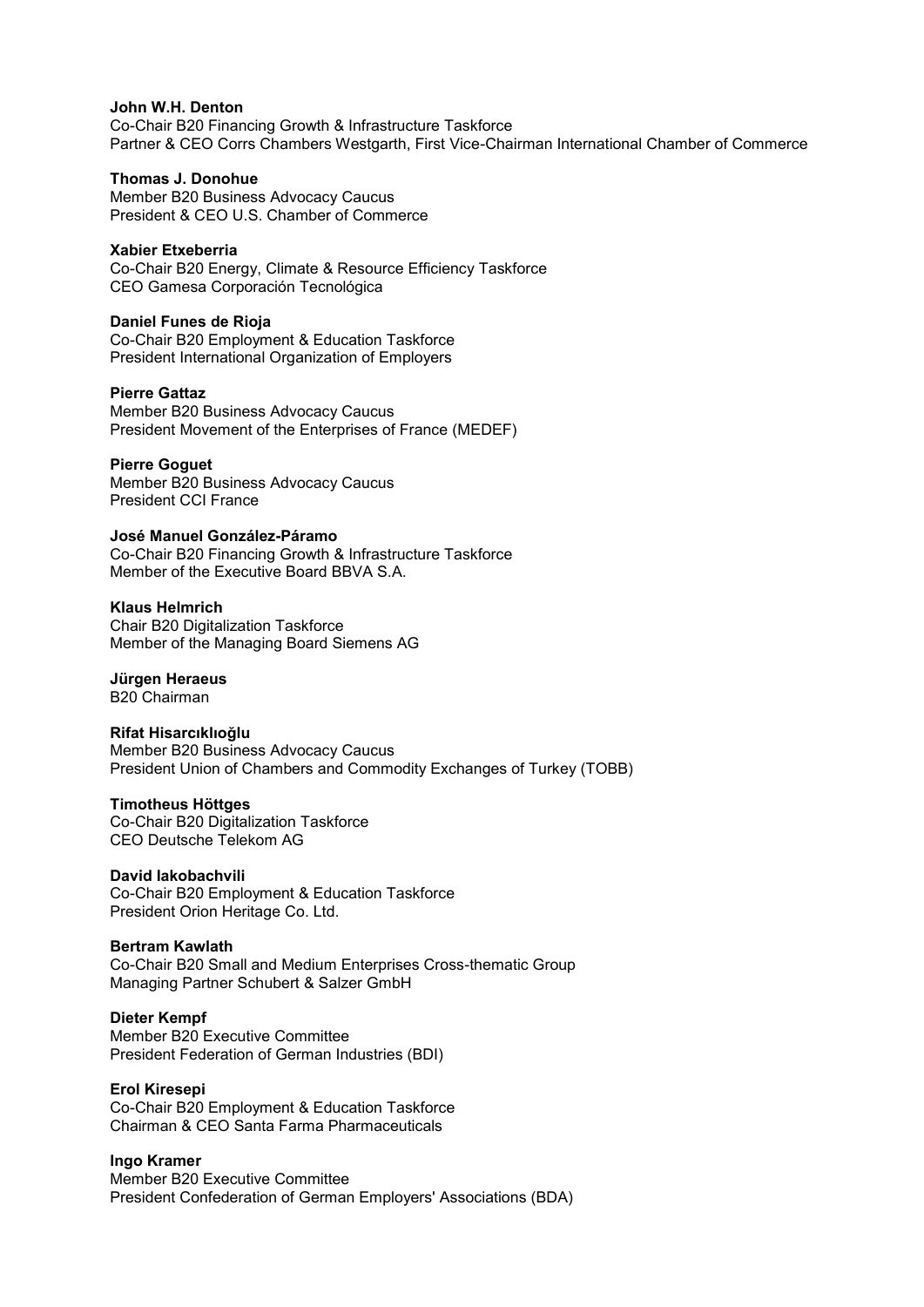#### **Corinne Lagache**

Co-Chair B20 Responsible Business Conduct & Anti-Corruption Cross-thematic Group Chief Compliance Officer SAFRAN Group

#### **Monique Leroux**

Co-Chair B20 Small and Medium Enterprises Cross-thematic Group President International Co-operative Alliance, Chair of the Board Investissement Québec

# **Jack Ma**

Co-Chair B20 Trade & Investment Taskforce Executive Chairman Alibaba Group

#### **Lynette Magasa**

Co-Chair B20 Small and Medium Enterprises Cross-thematic Group CEO Boniswa Corporate Solutions

# **Jorge Mandelbaum**

Co-Chair B20 Responsible Business Conduct & Anti-Corruption Cross-thematic Group President Centro de Implementación de Políticas Públicas para la Equidad y el Crecimiento (CIPPEC)

# **Emma Marcegaglia**

Chair B20 Trade & Investment Taskforce Chair of the Board Eni S.p.A., President BusinessEurope

#### **Mthunzi Mdwaba**

Co-Chair B20 Employment & Education Taskforce Regional Vice-President (Africa) International Organization of Employers

#### **Sunil Bharti Mittal**

Co-Chair B20 Trade & Investment Taskforce Chairman Bharti Enterprises, Chairman International Chamber of Commerce

#### **Klaus Moosmayer**

Chair B20 Responsible Business Conduct & Anti-Corruption Cross-thematic Group Anti-Corruption Chair BIAC, Chief Compliance Officer Siemens AG

# **Pierre Nanterme**

Co-Chair B20 Digitalization Taskforce Chairman & CEO Accenture

#### **Peder Holk Nielsen**

Co-Chair B20 Energy, Climate & Resource Efficiency Taskforce CEO & President Novozymes A/S

# **André Oliveira**

Co-Chair B20 Responsible Business Conduct & Anti-Corruption Cross-thematic Group Legal Director BASF South America

# **Dany Qian**

Co-Chair B20 Energy, Climate & Resource Efficiency Taskforce Vice-President JinkoSolar

#### **Peter Robinson**

Co-Chair B20 Employment & Education Taskforce President & CEO United States Council for International Business

#### **Klaus Rosenfeld**

Co-Chair B20 Digitalization Taskforce CEO Schaeffler AG

# **Eric Schweitzer**

Member B20 Executive Committee President Association of German Chambers of Commerce and Industry (DIHK)